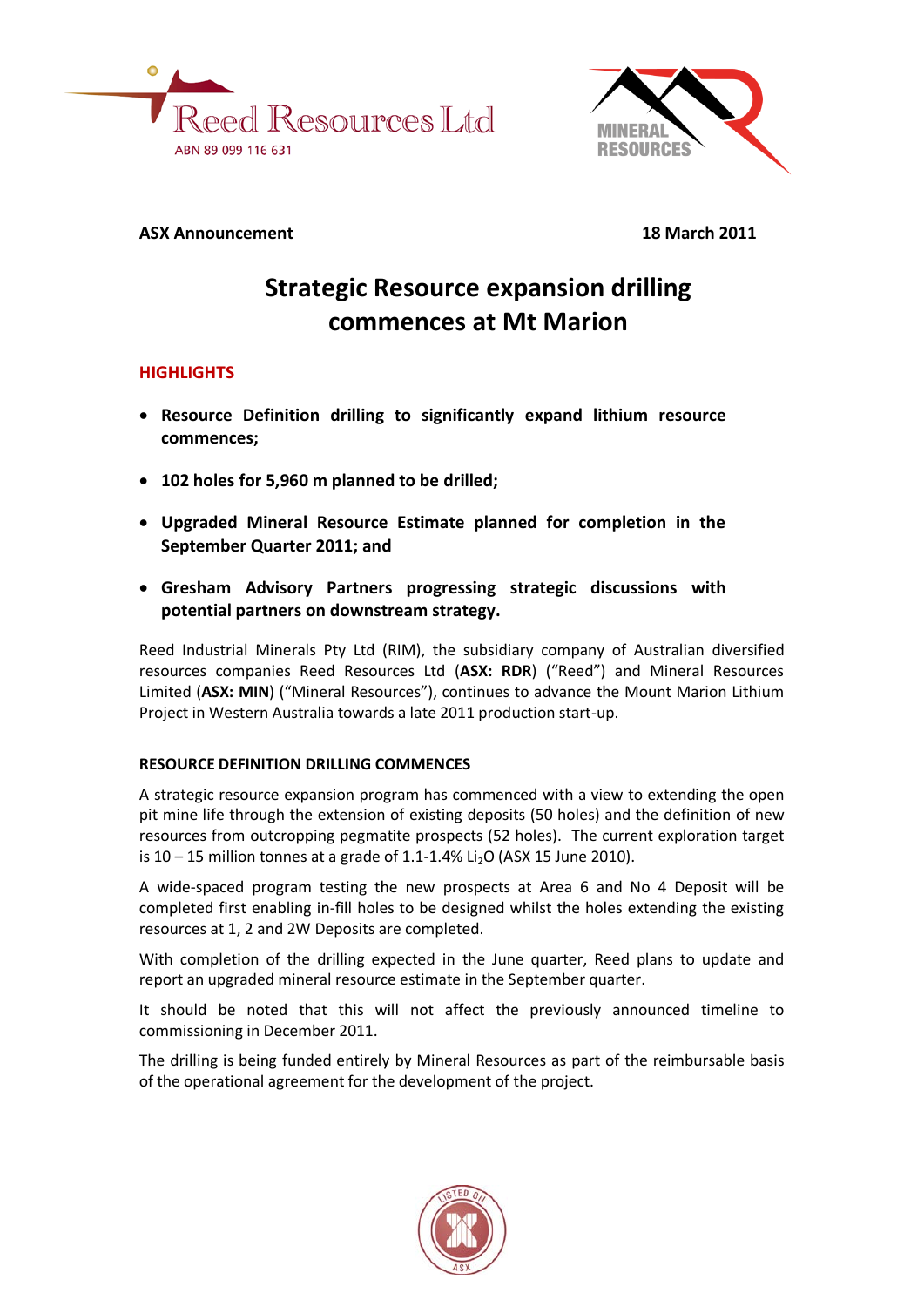#### **DOWNSTREAM STRATEGY**

RIM, and its advisors, Gresham Advisory Partners Limited, are continuing strategic discussions with third parties in relation to various proposed transaction structures ranging from downstream toll treatment and/or joint ventures through to partial and outright acquisition of the upstream (spodumene concentrate) operations.

RIM has sought submissions from third parties to be available around the end of the current quarter.

It should be stressed that discussions remain preliminary and there can be no assurance that a binding proposal will emerge. Reed and Mineral Resources will keep the market informed as matters develop further.





**Figure 1.** Mount Marion existing pegmatite resources within the project.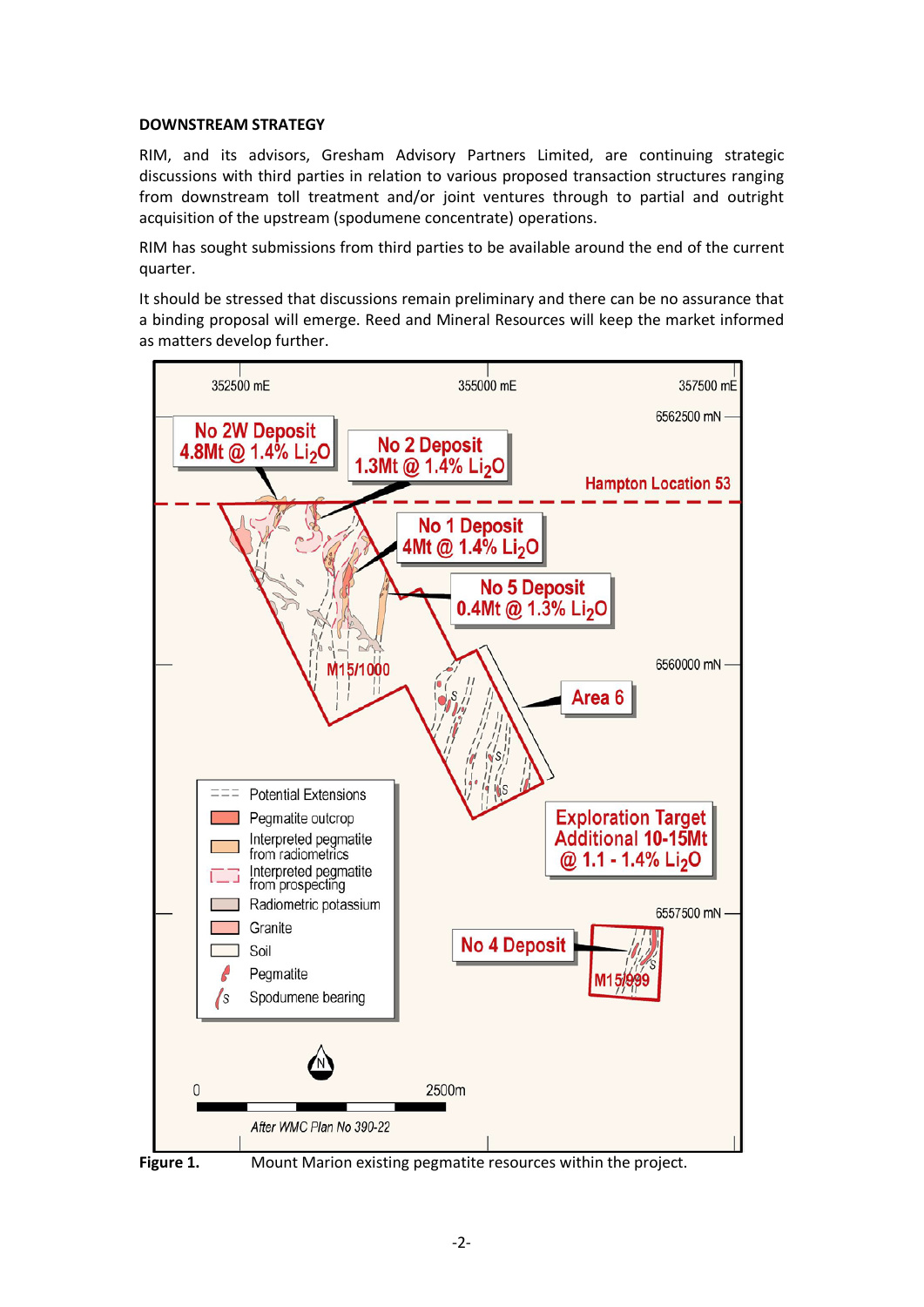## **ENDS**

For further information please contact:

| Chris Reed                 | Peter Wade                | David Tasker                  |
|----------------------------|---------------------------|-------------------------------|
| <b>Managing Director</b>   | <b>Executive Chairman</b> | Professional Public Relations |
| Reed Resources Ltd         | Mineral Resources Limited | T: +61 89388 0944             |
| T: +61 89322 1182          | E:peter.wade@mineralresou | +61 433 112 936               |
| E: chris@reedresources.com | rces.com.au               | E: david.tasker@ppr.com.au    |

## **Competent Persons Statement**

*Geological aspects of this report that relate to Exploration Results have been compiled by Dr Bryan Smith (MAIG and MAIMM), a consultant to Reed Resources Ltd. Dr Smith has sufficient experience relevant to the style of mineralisation and type of deposit under consideration and to the activity which is being reported on to qualify as a Competent Person as defined in the Code for Reporting of Mineral Resources and Ore Reserves. Dr Smith consents to the inclusion in the report of the matters in the form and context in which it appears.*

*Although Reed remains optimistic about the potential of the Mount Marion project, any reference to the terms "ore" and "high-grade" in this report is conceptual in nature. Use of the term "grade(s)" is not intended to represent the grade of a resource.*

#### **About Reed Resources**

Reed Resources Ltd (ASX: RDR, OTC: RDRUY) is a diversified mining and exploration Company based in Western Australia. Reed's American Depositary Receipts (ADR's) trade under the code RDRUY (CUSIP Number: 758254106). Each Reed ADR is equivalent to 10 ordinary shares of Reed as traded on the ASX. The Bank of New York Mellon is the depository bank.

Reed Resources has five main projects (all in Western Australia):

- **Mount Marion** High-grade Lithium project located about 40km south of Kalgoorlie in JV with Mineral Resources Limited. World's second biggest lithium concentrate operation under construction. Commissioning to occur in December 2011.
- **Meekatharra**  Recently acquired 2.5M oz Gold project with 3Mtpa processing plant and associated infrastructure, conducting resource re-optimisation and feasibility study to recommence gold production in 2012.
- **Barrambie** Definitive Feasibility Study completed on a Ferrovanadium operation to produce 6300t of vanadium per annum. Currently in approvals process. MOU with China Nonferrous Metals for EPC & Financing assistance.
- **Comet Vale** Evaluating recommencement of high-grade underground gold production and refurbishment of processing plant, both currently on care & maintenance.
- **Mount Finnerty** Iron ore JV with Cliffs Natural Resources & Nickel Farm-in with Barranco Resources NL.

Website: [www.reedresources.com](http://www.reedresources.com/)